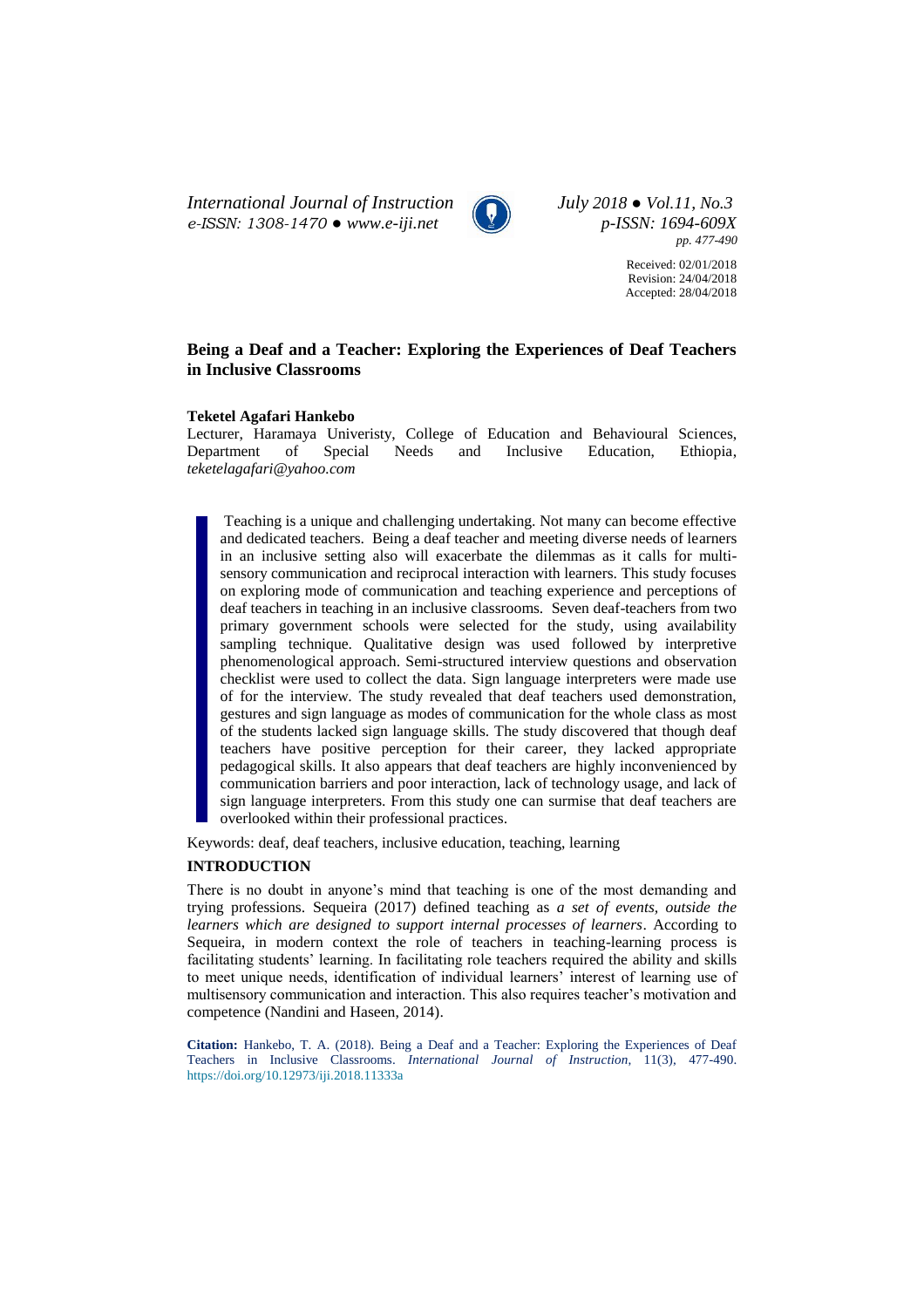# 478 *Being a Deaf and a Teacher: Exploring the Experiences of Deaf …*

Teaching in inclusive classrooms is more demanding task for teachers with disabilities in general and the deaf teachers in particular because it requires multi-sensory communication and reciprocal interactions, higher levels of consciousness, coordination, management, guidance, facilitation, collaboration and individualized instruction (Rieser, 2013).

Inclusive education is teaching *all* students (students with and without disabilities) together in a regular classroom based on the interest of children by making learning meaningful (Makoelle, 2014). It is a process of addressing and responding to the diverse needs of all learners through increasing participation and reducing exclusion within and from education (UNESCO, 1994). Inclusive education involves changes and modifications in content, approaches, structure and strategies to respond to heterogeneous group (Nandini and Haseen, 2014). These change and modification should not be only for the learners with special needs it should work for the teachers with special needs. Teachers' education institutions required modifications and considerations in methods of training teachers with disabilities for inclusive education. Teachers with disabilities should be equipped with necessary skills and knowledge to empower their additional needs in their teaching and learning process because of their disabilities.

Teachers in inclusive classroom should be equipped with the skills to work collaboratively, treat all students as individuals, and reflect on their practices (European Agency for Development in Special, 2010). Teacher education should prepare teachers with knowledge about diverse cultures in schools and society and engage teachers' commitment to work to working in a culturally diverse society (Arthur-kelly, Sutherland, Lyons, & Foreman, 2013).

When we talk about inclusive education, we are not merely referring to the placement of children with disabilities in a regular school system. In inclusive classrooms, all students, irrespective of their capacities and challenges, will have to actively participate in all activities of regular classrooms and the schools need to be in a position to instill the spirit of collaboration, not exclusion, in all their students (Rieser, 2013). The formation of an inclusive mindset requires persistent efforts, attentiveness and continuous monitoring and evaluating of the existing conditions in order to create a participatory and welcoming school setting (Winter, Raw, & O'Raw, 2010). Instruction in an inclusive classroom needs to utilize a multisensory communication approach as well as multiple teaching strategies (Reichow, Boyd, Barton, & Odom, 2016). This article argues that the practice of deaf teachers in an inclusive classroom which requires appropriate usage of technology, proper support, adequate facilities and sign language interpreters who have skills which may affect significantly the effectiveness of deaf teachers.

Having said this, it ought to be reiterated that teaching is a meaningful and challenging task that requires the ability to manage classroom and time, find relevant resources, know all students, adapt learning activities to satisfy the needs of all students, assess the individual growth of each and every student, and give feedback to each student. It also involves performance evaluation and proper communication with students and their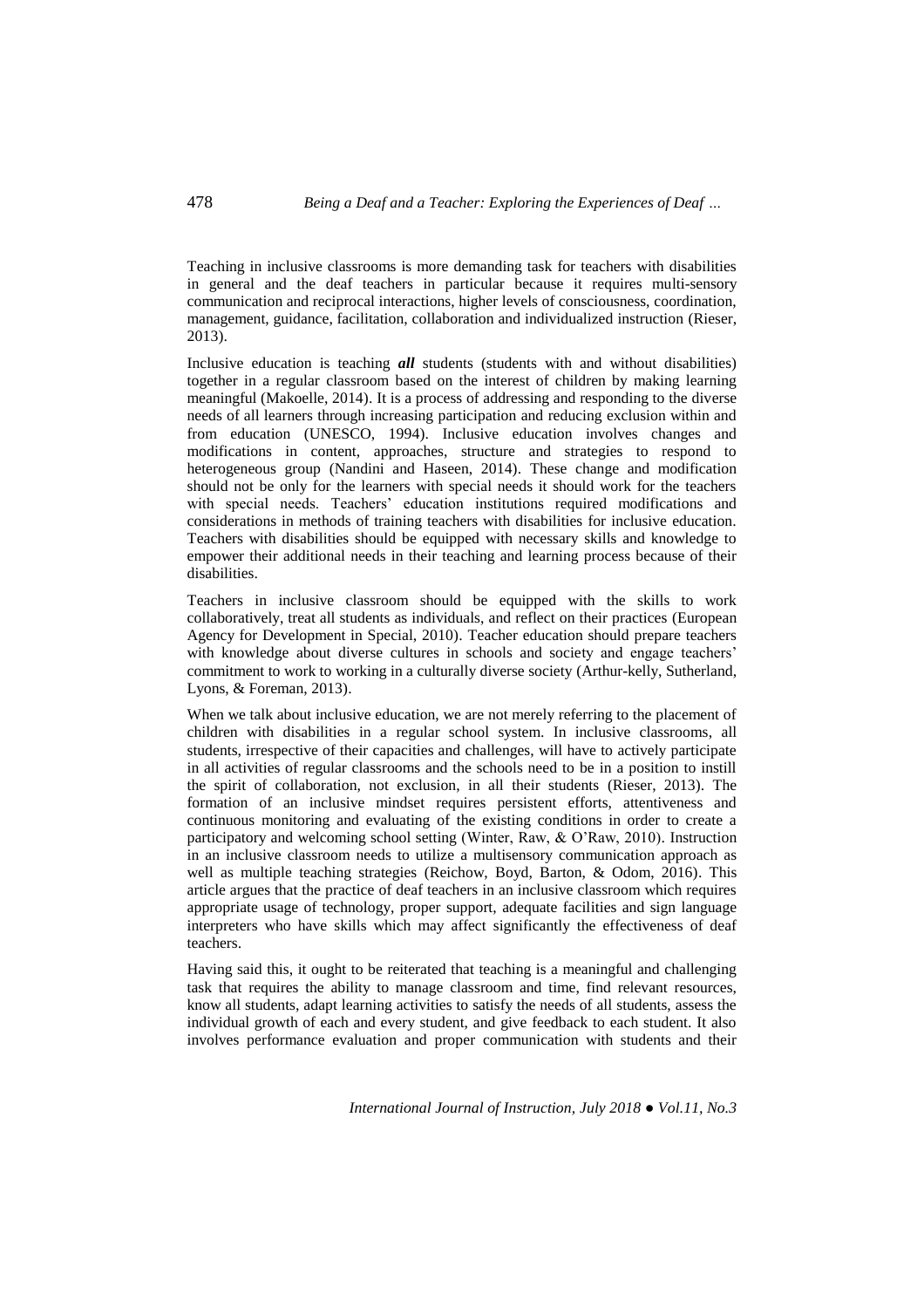parents (Henry, 2014) . Teaching activity imparts emotional, social, cultural and moral values to society (Symeonidis, 2015;Pence, 2009).

The trouble with being a deaf and a teacher in an inclusive classroom is that it makes it even harder for the teacher to have the ability to recognize, accept, and respond to the distinctive needs of all children in the setting (Holdheide & Reschly, 2008).

The fact of the matter is that in Ethiopia, classrooms are very noisy and even hearing teachers find it very difficult to manage their classes. Now imagine the plight of deaf teachers who find it very difficult to hear what children say because of the background noise. This is one the most challenging factors for deaf and hard-of-hearing teachers and learners. Furthermore, teachers should be emotionally stable, active listeners and tolerant. And yet, one of the most recurring characteristics that affect deaf people is their emotional problems and limitation in their communication/interaction. Another challenge that deaf teachers face is their inability to easily understand what learners tell them and explanation on the activities and needs of children- reciprocal interaction.

#### **Statement of the problem**

Effective teaching relies on the quality of teacher's behavior, best communication and positive and clear interactions with their students (Sakarneh, 2004). Teaching in an inclusive classroom may be challenging mission because teachers should have basic characteristics of effective teaching skills and reciprocal interaction (Sakarneh, 2004). Being successful in an inclusive classroom is not easy task. Because a teacher of inclusive class demand ability to deal with learners with different needs and abilities (Sakarneh, 2004). Effective teaching in an inclusive classroom also require use of multisensory teaching skills, a type of instruction and classroom interaction which actively utilizes all of the senses in teaching-learning process which is a natural way to teach learners. Teachers of inclusive classrooms have to be active listener, critical observers and proactive. In addition, Stoffers (2011) pointed out that effective teachers should have good communication skills and use different senses to interact with their students.

Deaf people have their own communication and behavioral characteristics which limits their '*natural'* communication and interaction abilities. In addition, the emotional and behavioral disturbances of deaf people may be some of the characteristics that may affect social interactions and daily activities of deaf teachers. This in turn may have an effect on classroom interaction and effective communication between the teachers and students. Lack of effective communication may also takes longer time in classroom instruction, needs additional energy, affect teacher's motivation and student's interest for the lesson.

In this regard, the researcher observed in his longer experience that the deaf teachers practiced challenges in the schools who were teaching in inclusive classrooms without sign language interpreters. Surprisingly, most of the teachers other than seven deaf teachers and highest number of students in the schools were hearing and lacked sign language skills. Almost all of the deaf teachers were teaching physical education except the one who teaches computer skills in addition to physical education. Therefor the aim of this article is to explore the experience of deaf teachers in an inclusive classrooms.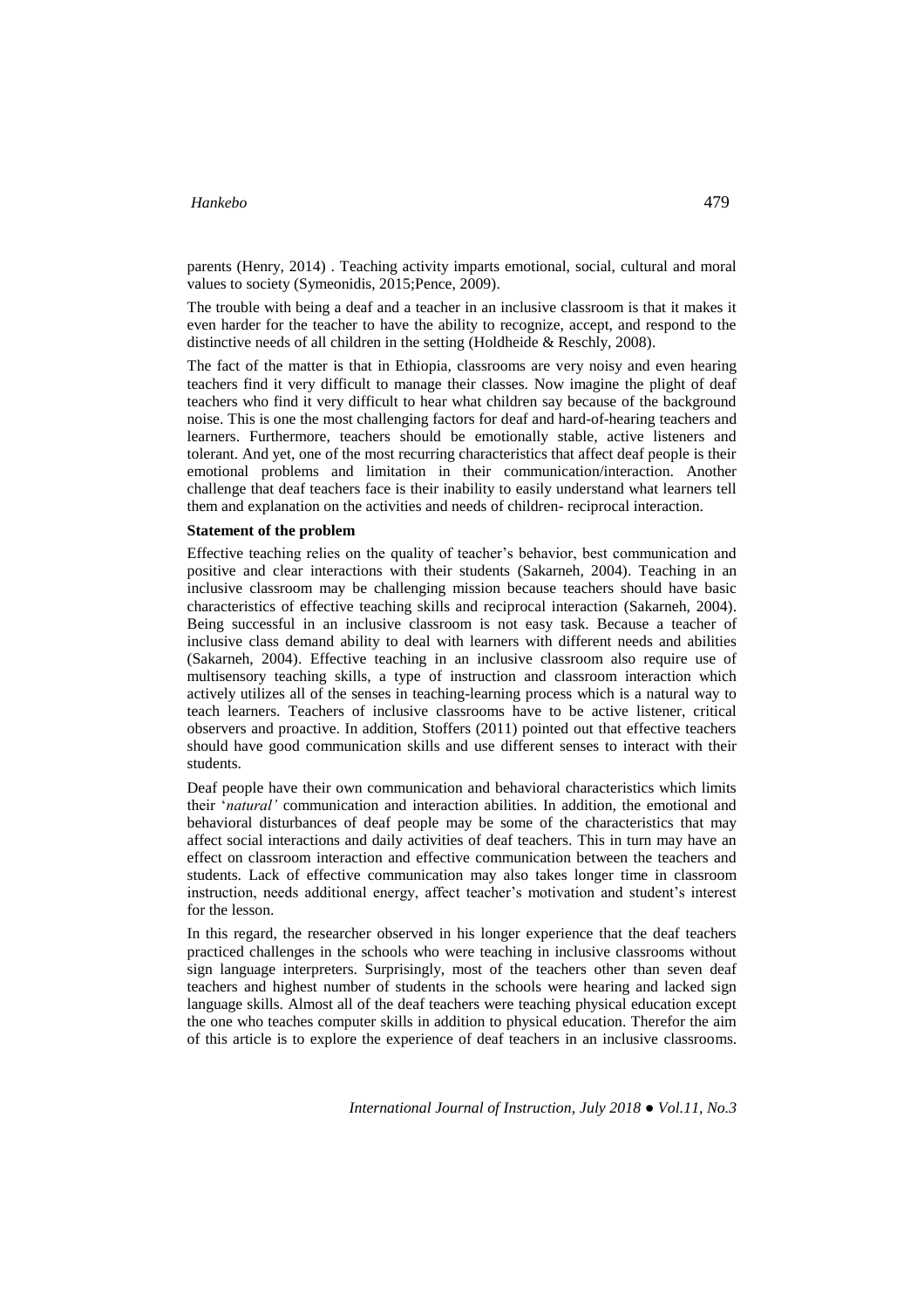More specifically, the objectives of this article were to examine modes of classroom communications and interaction with students, parents, teachers and school communities and the major challenges that impede their teaching practices.

In the course of his long experience the researcher interested to answer the following research questions: how are deaf teachers interact and communicate effectively with their students in an inclusive classrooms? What is the experience of deaf teachers in teaching in inclusive classroom? How deaf teachers are perceived teaching in an inclusive classrooms?

Furthermore, though there are plethora of studies in deaf education and educating deaf and hard-of-hearing students, no study has been undertaken related to deaf teachers in Ethiopia since the case is exceptional. Hence, this study was designed and embarked on to bridge the research gap in the area.

### **METHOD**

This study used qualitative research method and interpretive phenomenological approach so as to explore detail investigation into deaf teachers' effective communication and interaction with their hearing students and the school community and the challenges they face. Interpretative Phenomenological Approach (IPA) produces an account of current experiences in its own terms rather than preexisting theoretical preconceptions (Smith & Osborn, 2007). IPA explores experiences of individual deaf teacher and personal perceptions of the phenomenon (Smith & Osborn, 2015). IPA is used to investigate contextual features of deaf teachers' experiences relative to other regular teachers and teaching professional experiences (Smith & Osborn, 2015). This approach is crucial because in-depth understanding of phenomenology ensures that the most appropriate means is chosen to implement the study and to generate knowledge as to how the deaf teachers training and teaching practices can be improved.

### **Participants**

Participants of this study were deaf teachers and two principals from the schools. The degree of hearing loss, except for one participant who was hard-of-hearing but could speak and articulate as hearing persons do, the remaining six respondents reported that they were pre-lingual deaf and hearing was difficult for them. As can be evinced from the researcher's observation, six of them could not hear at all and they could not articulate properly because the hearing loss had occurred before two years of age (before the development of oral language). None of them was using hearing aids and they had no cochlear implants.

### **Educational qualifications of the deaf teachers**

Regarding the training level of the deaf teachers, all of them reported that they had a college diploma; four of the respondents reported that they had diplomas in physical education and the three said that they had diplomas in natural science, social science and language streams. Most of the deaf teachers reported that they are attending their first degree in physical education, computer science, language and special needs education in summer in-service program. However, means of instruction for the teachers in the Universities is still only oral language (lecture) which excludes them from full participation and interaction in classroom instructions.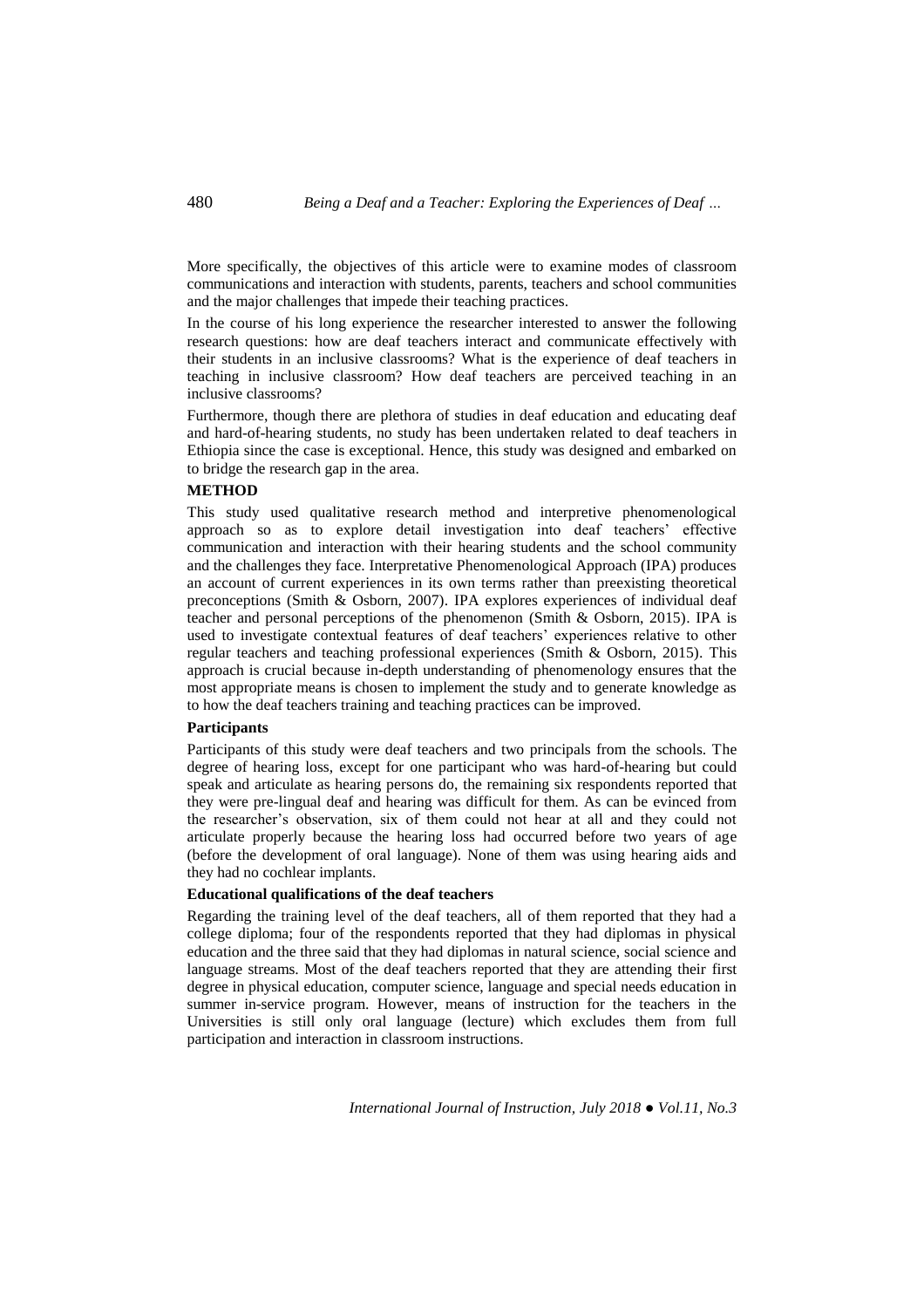## **Sampling Technique**

The population of the this study was comprised of seven deaf teachers teaching in the two primary schools in Dire Dawa, a town in the Eastern region of Ethiopia. Because of the fewness of the number of deaf teachers in the area, availability sampling technique was used and one principal from each of the said schools were selected for this study purposely because they were expected to have plenty of information about the deaf teachers experience in teaching and the challenges they faced.

### **Procedures**

College of Education and Behavioral Sciences at the University provided a letter of ethical clearance to conduct the research after thorough evaluation of the topic, objectives and methods of the research. Following the approval of ethical clearance the researcher obtained informed consent from all participants which explained the objective of the research, the benefit of the research result as well as the anonymity of the participants and confidentiality of the data. All the participants- seven deaf teachersshowed their willingness to participate in the research voluntarily. The researcher and the participants in agreement arranged suitable time and place to conduct the interview by using sign language interpreter. Sign language interpreter had a good signing skills as he is degree in sign language and linguistics and long experience in sign language interpretation. During sign language interpretation the deaf culture issues were taken in to consideration.

In addition to interview, data were collected through long period classroom observation when deaf teachers teaching in classrooms and sport field by using a checklist during student-teacher communication, interaction and methods of teaching. The observation checklist questions constitute three parts such as, classroom management, teachers' communicative behaviors and student's interactions behavior. The researcher developed semi-structured interview questions. The interview was transcribed by coding and confirmed with each participant. To make them anonymous, the participants were coded as *Dt1, Dt2, Dt3, Dt4, Dt5, Dt6, and Dt7. Dt* stands for Deaf teacher and the numbers represents the list of participant deaf teachers against their names from 1to7.

#### **Data Collecting Tools**

Data was collected through semi structured interview and observation checklist while deaf teachers were teaching. The interview questions and a checklist for classroom observation were reviewed by three scholars - two assistant professors and one professor- from the department of special needs and inclusive education at the University and modified based on the comments provided by the professors.

The interview questions and observation checklists were prepared by the researcher on issues related to mode of communication and interaction in the classrooms, practices, perceptions and challenges faced during the teaching learning processes, technology usage and support and collaboration with the teachers, school principals and parents. Observation was made four times for 40 minutes in each session with each teacher. The interview was conducted using sign language interpreter with the six deaf teachers and oral language and writing with the one who was hard-of-hearing. The duration of each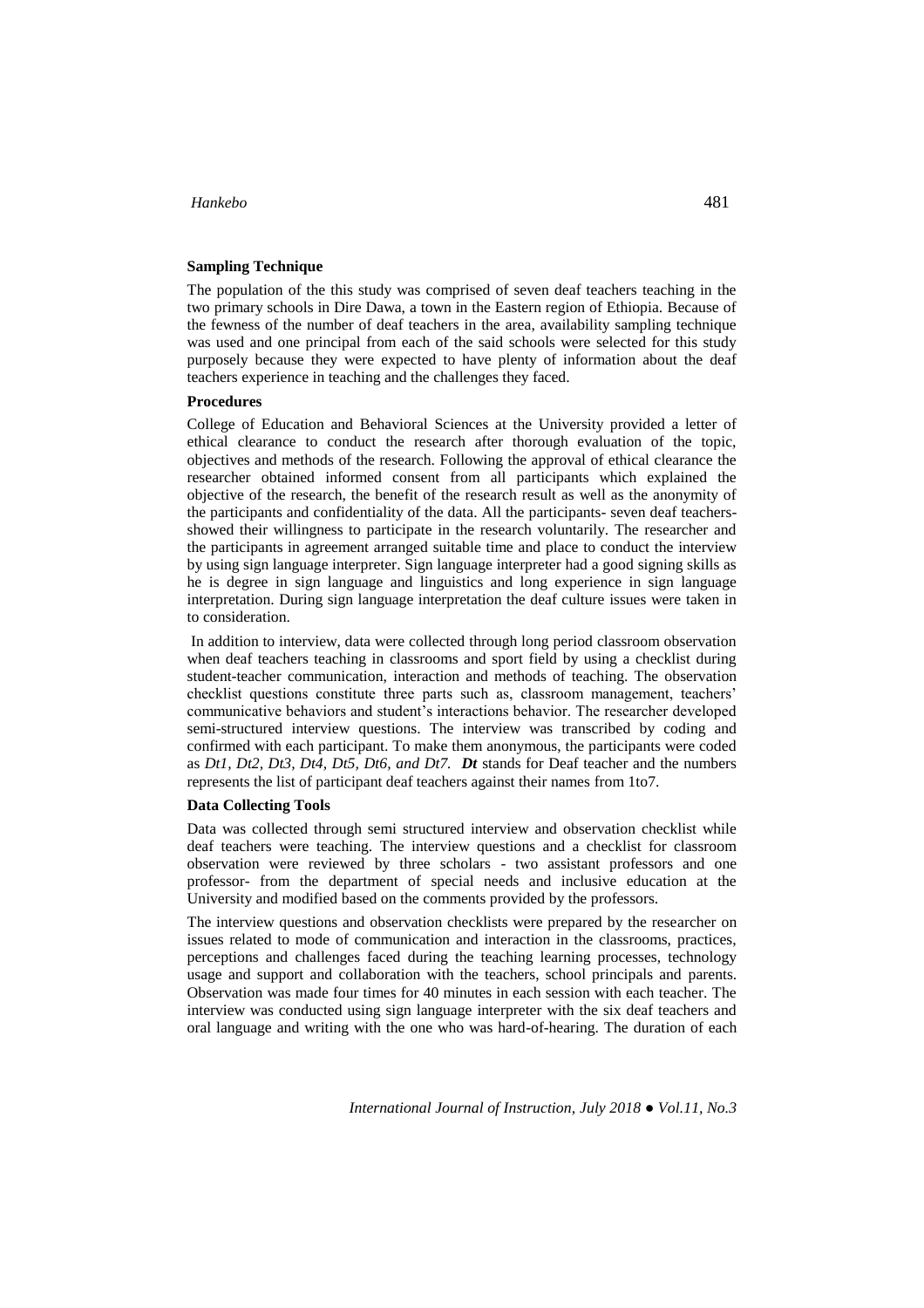interview session was not less than one hour and conducted in the resource centers of each school. Interview with the school principals was also conducted on the issues related to means of interactions, collaborations, support provision and the challenges and good practices of the deaf teachers for not less than one and half hours with each of them in their offices.

### **Data analysis and validation**

Data analysis was conducted by an iterative process of reading interview transcripts and observation field note. While reading, the researcher took notes outlining the ideas about how to analyze the data and found possible themes to address. Previously, the researcher wrote open codes identifying major themes and explored these themes in analytic memos. In this process, the condensed meaning units were abstracted and labeled with a code. These themes along with the research questions formed the basis of the coding scheme. In particular, because this study was concerned with experience of deaf teachers, perceptions and challenges the teachers in an inclusive classroom, the researcher examined each data points in relation to these themes.

For validity and reliability, the researcher employ triangulation (convergence across data sources), member check and apparent coherence of the interpretation. The researcher collected data through various sources (participant observation, interview, review of practicum reports on specific issue) and compared data from different sources. Membercheck involve allowing the participant teachers and the school principals to review the data that has been collected. Each participant teacher and the school principals in this study was afforded to read, correct, and make the comments on the transcript of the interviews and the themes found in this study. Also, a set of literature and theoretical frameworks cited herein guided the analysis. The researcher crosschecked codes of all raw data and interpretations to strengthen the analysis and integrate alternative interpretations. Along with comparisons with relevant literature, the researcher also crosschecked the discussion and participant's feedback in interview transcripts to support the reliability of the interpretation.

### **FINDINGS**

In this part the data obtained via interview and classroom observation from deaf teachers and the school principals is presented. The data obtained were analyzed by categorizing in to three major themes based on the research questions. Such as mode of communication and interaction, deaf teachers teaching and learning experience, and their perceptions in teaching in an inclusive education.

#### **Experiences of deaf teachers**

### **School experience of the teachers in primary, secondary and colleges**

Regarding the means of instructional communication during their primary, the respondents said that sign language was the main mode of communication throughout primary school years in addition to demonstration and other body languages. *Dt2* reported that he started his education from KG used to sign from grade four. Deaf teachers had better exposure for sign language at early grade levels.

*With regard to this, Dt2* responded his words as follows: *In KG there was no sign*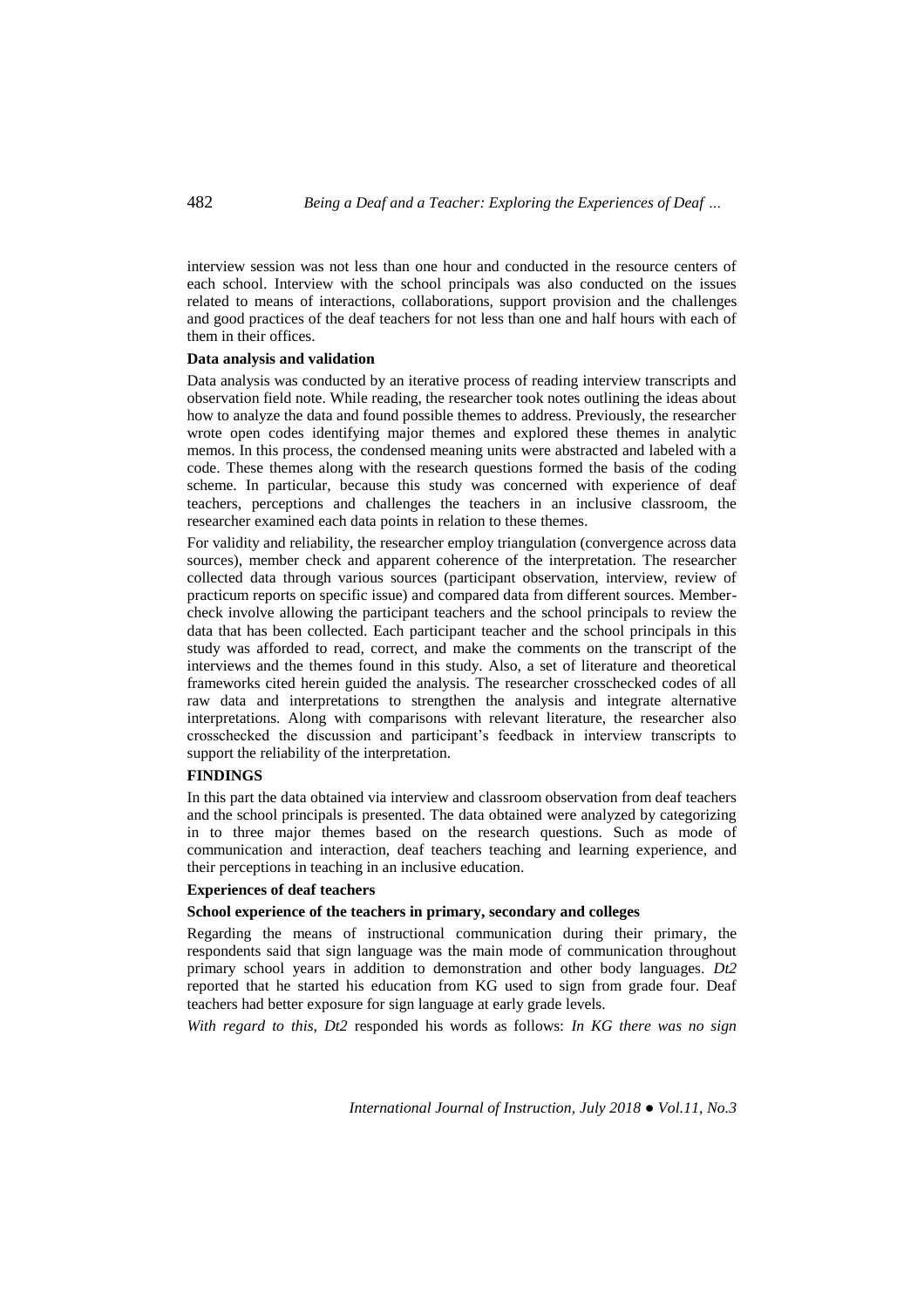*language teacher we began to use sign language for classroom instruction in grade four*.

All the participants realized that in their secondary and college education there was no sign language interpreters and signing teachers. When they were responded about the support they received in secondary schools and college, they confirmed that the colleges had been provided with textbooks/handouts so that they could study the courses and sometime they were provided with teacher's notes. Most of the participants *(Dt1, Dt4, DT5, &Dt7*) reported that they tried to follow their teacher's lecture by lip-reading and gesture, body language and support from their hearing friends. In this connection, one of the deaf teachers *Dt1* stated that:

*Most of the teachers in secondary and college do not have awareness about deaf students. Even they do not know the presence of deaf students in their class. Some of them suspect that deaf students are not here to learn but to spend time for no purpose. Their expectations of deaf students achievement is negative assuming that deaf students always cheat in exams and that they are not independent learners.*

Most of the participants established that the adaptation, modification and other supports provided in the teacher's education was not satisfactory. They reported that the teacher education system is not organized taking into consideration the special needs of deaf trainees. Deaf students were ill-treated in colleges and secondary schools due to lack of appropriate modification and adaptation and lack of well-trained sign language teachers. Likewise, teachers' education institutions were not gave special attention in preparing deaf teachers for inclusive classrooms instruction in pre-service training. The schools and other concerned bodies were not also made their effort to develop the deaf teachers professional skills needed specific to the teachers.

With regard to this *Dt4* reported in his statement as follows: *continuous professional development program and activities in our school were not relevant to our needs. The programs and short term trainings provided so far were not focused and addressed deaf teacher's pedagogical skills gaps.* 

Regarding their teaching experience in year, the deaf teachers had a minimum of four and a maximum of ten years. Though the deaf teachers had long experience they lacked adequate knowledge and skills in teaching inclusive classrooms.

As to their Experience in teaching sign language**,** almost all the respondents reported that they knew and use sign language. However, they did not teach sign language since they are physical education teachers. Only two respondents (*Dt5* and *Dt7*) reported that sometimes they were required to interpret sign language for deaf students while teachers were needed. One of the participants (*Dt4*) reported that he is not interested in teaching physical education. Though all of them gave evidence of having adequate skills in signlanguage and had a short term training on special needs and inclusive education, they did not train sign language to their students and the school teachers and lacked pedagogical skills for teaching in an inclusive classrooms. They were not confident about practical knowledge and skills on inclusive classroom teaching methods and specific instructional techniques. In this regard *Dt6* affirmed as followed: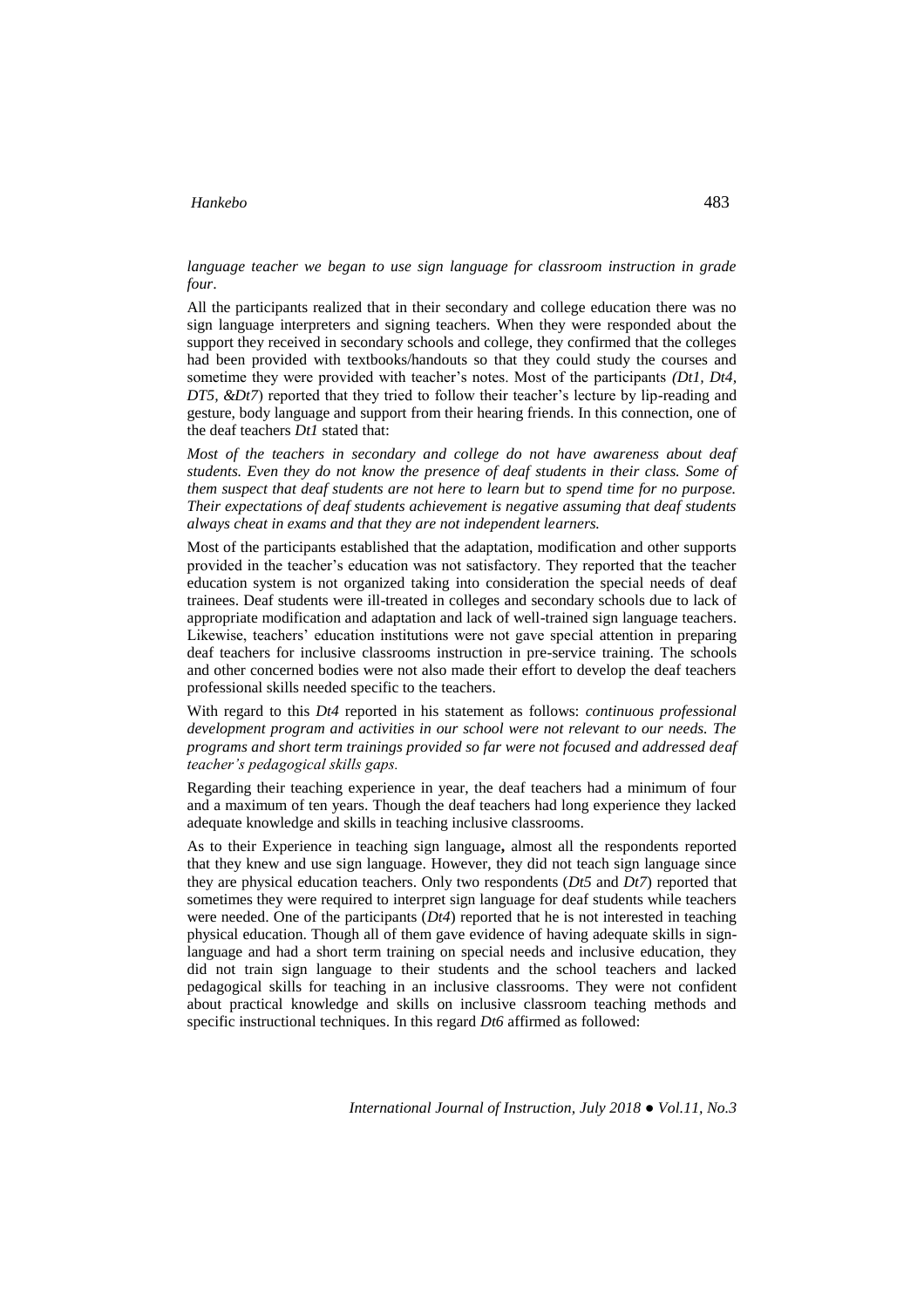*We have no intensive training on specific instructional techniques of teaching inclusive education. We are deficient on how to address both hearing and students with disabilities in the same classes.*

Deaf teachers would have to get special consideration during their training at colleges so that they could acquire adequate skills and knowledge on inclusive classroom instruction.

## **Classroom experiences of the deaf teachers**

All of the deaf teachers were teaching in primary schools (grade 1-8). And an average number of students per class was 65 and average load per week was 20. With regards to workload of the deaf teachers, there is no workload difference between the hearing teachers and the deaf teachers. The deaf teachers had no compliant on the distribution of workload in the schools. Deaf teachers complained that large class size and big load affect their effective communication and interaction in inclusive classroom.

Concerning inclusivity of their classroom, most of the respondents except *Dt2-* who had nine students with different types of disabilities*,* ascertained that they have a minimum of three students with disabilities in their classrooms and hearing impaired children constitute the highest number. In one of the two schools, deaf students embrace the higher number in the inclusive classrooms. All of the deaf teachers realized that they have been teaching both inclusive classes and regular classes (a classroom where there are no children with disabilities). All of the deaf teachers had experience in teaching in an inclusive classrooms constituting children with different types of disabilities (for example, children with hearing impairments, visual impairments, and multiple disabilities). This may tempered deaf teachers' effective inclusive practices which hampered to entertain learners with diverse needs in an inclusive settings. Having children with divers needs (different types of disabilities) may also affect effective communication and interactions without assistant teachers.

As to the use of technologies that are important for making teaching task simple for the deaf teachers, based on the interview results and observation made, the researcher realized that the teachers were not used technology for minimizing the difficulty of teaching task. Concerning the availability and usage of technology, one of the schools principals stated that:

*The school has tried its best to train and equip its teachers with computer skills. However, there is no teacher who has a proper computer skill, including the deaf teachers.* 

The study discovered that deaf teachers were not supported by a variety of technologies. Lack of technology in an inclusive classrooms may exacerbate the difficulty of teaching task for deaf teachers.

The result of the observation disclosed that almost all the participants lacked classroom management skills. Most of the classes were disturbed by the background noise. The researcher, during the observation sessions, realized that students were not paying attention to the lessons properly, the teachers did not provide the students with instruction/direction before the lessons, the lessons were not well organized, and the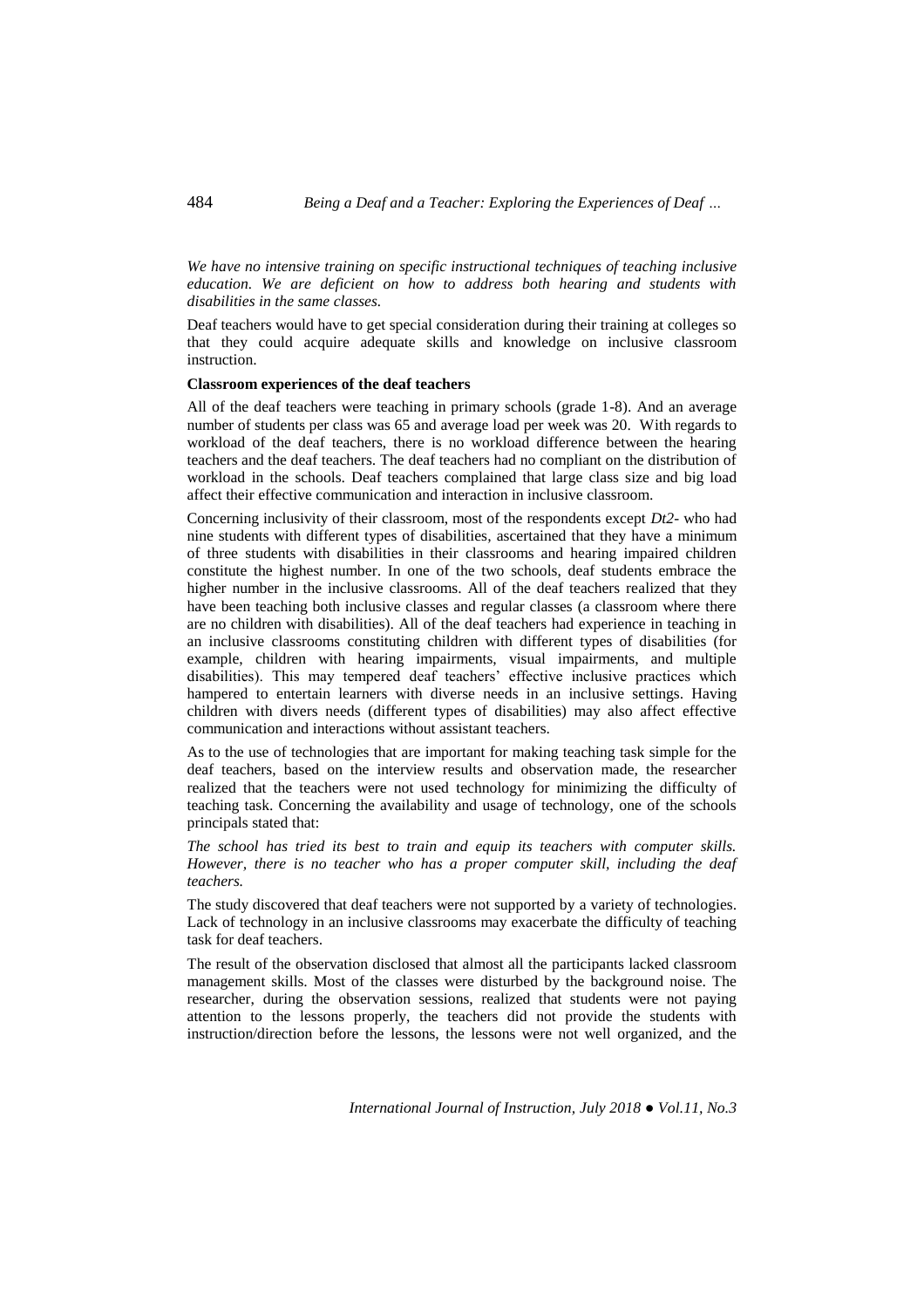classroom was distracted by some students as well as by another student out of the classroom. For instance, some students were off-tasked, others were busy inside talk and some others were fighting each other.

The researcher noticed that almost all the participants' communication was not multisensory. The teachers lacked the ability to identify individual children's feelings, interest and needs. There was no reciprocal interaction between the teachers and the students. For example, some students with disabilities were not participating in their lessons. Some were not showing interest in the activities in which the teachers was teaching.

From the classroom observations, the researcher confirmed that the instructional activities for the students with disabilities were not adapted. For example, one of the teachers was teaching a child with Cerebral palsy an activity meant for typically developing children. Since most of the deaf teachers had problem with their speech, students were challenged to understand what the teachers were saying. They were incapable of using simple, short and clear explanation except for the (*DT4*).

Furthermore, the researcher became aware that most of the deaf teachers tended to communicate better with the deaf students than hearing students during the sessions. For example, during one of the observation sessions, the researcher noticed that one of the deaf teachers did not ask any question from the hearing students. However, the researcher noted that five deaf students were asked most of the questions and two deaf students responded to the teacher.

Regarding seating arrangements, deaf students, children with intellectual disabilities, cerebral palsy and low visions were situated in the front row of the class. However, the observer realized that some participants (*Dt2* and *Dt7*) totally removed blind students from the practical physical education classes assuming that they cannot see what deaf teacher demonstrated. When they was responded why they did that (*Dt1* and *DT4*) reported that it is so difficult for deaf teachers to teach bind students using sign language or demonstration as they cannot see what are going on. In this regard *Dt1* stated as follows in his words:

*She cannot see when I demonstrated and it is difficult for here to listen what I am saying because I cannot explain in words properly*.

Deaf teachers who cannot produce speech language were challenged in teaching blind children as they cannot explain in oral language and the students cannot see what the deaf teachers demonstrate and signing.

Concerning the evaluation and assessment activities of deaf teachers, the observation results showed that except (*Dt1*) all the other deaf teachers did not have continuous assessment. Deaf teachers were faced challenge in using a variety of assessment methods in an inclusive classrooms.

All in all, from the observation conducted one can also surmise that most of the participants were not using alternative instructional methods, assessments strategies, technology and they lacked proper support from the schools.

Regarding their experiences in co-curricular activities, most of the participants reported that they were working in different clubs and administrative levels in the same manner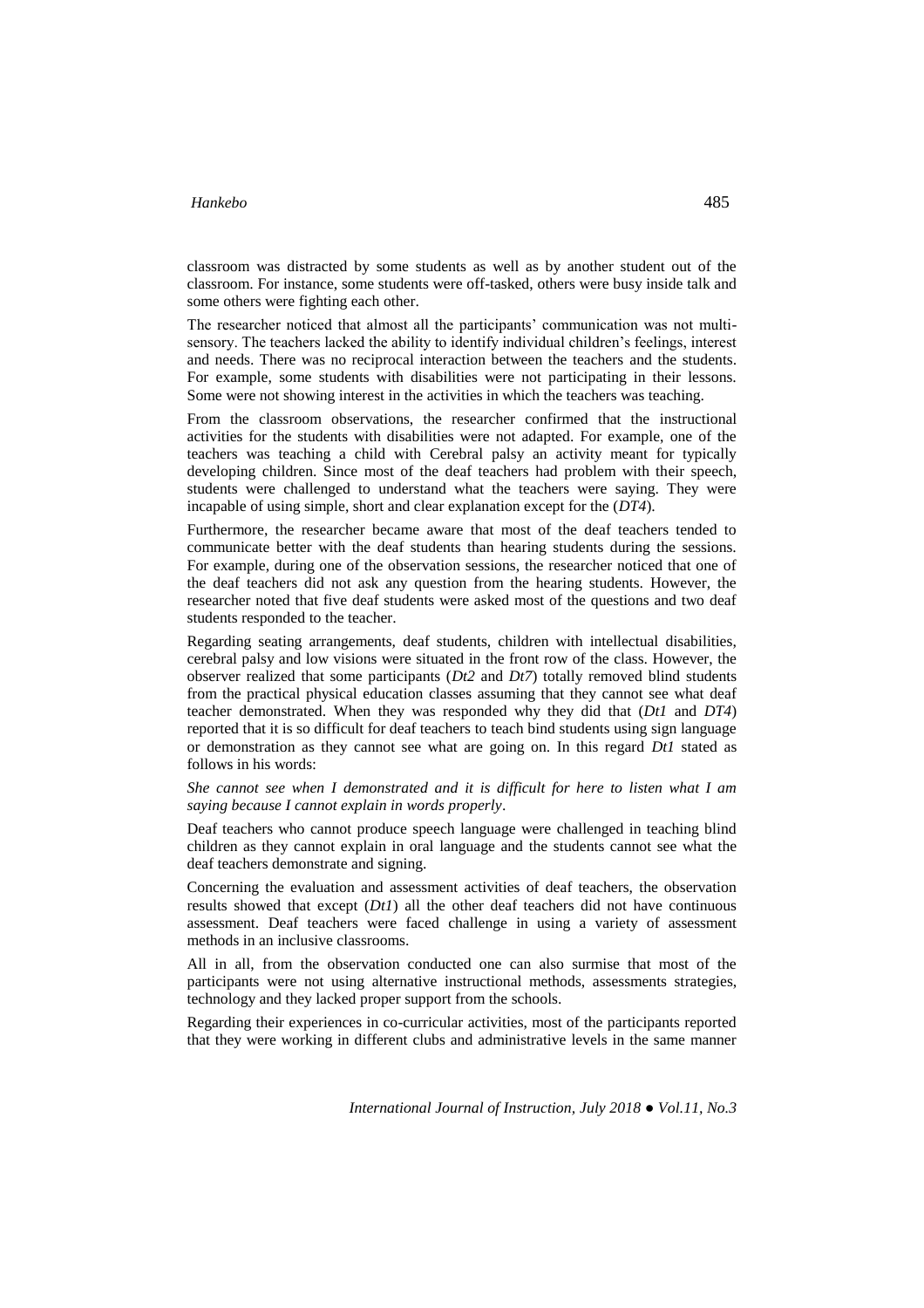that hearing teachers did. For example, *Dt3* is the school pedagogical center coordinator and member of special needs education club. *Dt1* is working as unit leader of the school and *Dt2, Dt4, Dt5, Dt6* and *Dt7* are members of the school sports club and special needs education club. The school directors also confirmed that all of them are participating in different social and co-curricular activities. Deaf teachers may be effective in coordinating and leadership activities such as co-curricular activities, pedagogical centers, and disability centers.

#### **Mode of communication and interactions of deaf teachers in classrooms**

As far as the mode of communication is concerned, except *Dt4*, all participants reported that they use body language and demonstration methods for instruction purpose and in some cases sign language. They established that communication using body langue, signs and gesture for classroom instructional activities is very difficult. In this regards *Dt2* described in his word as follows: *Hearing students are not eager to understand when I communicate in body language. The students confused on what I am saying. They changed their faces. This time I also disturbed and put in troubled.* 

From the interview results and observation, it can be clear understand that the participants were challenged by their inability to communicate easily with their students as most of their students could not easily follow the sign language. None of the deaf teacher used to teach with sign language interpreters or assistant teachers.

Regarding with the effect of lack of interpreters or assistant, they ascertained that fatigue, temper, takes longer time, and feeling of disappointment. In this regard, one of the participants (*Dt1*) stated as follows:

*Oh my God! One of the things that hurt me most is not being able to understand what my students say and students cannot understand what I said to them. Sometimes I feel disappointed of being a deaf teacher.*

Another participant (*DT5*) also confirmed that difficulty of communication between teachers and students saying that:

*I am killing most of my time struggling to explain what I want to impart to my students. It is not easy to communicate with someone who cannot speak your language. This is true also in our case.*

Regarding the use of interpreters and other support provision, some of the participants (*Dt2, Dt3*, and Dt5) reported that in some cases when problem goes beyond their capacity to deal with, special needs educators help in interpreting sign language. However, participants (*Dt1, Dt4, Dt6* and *Dt7)* confirmed that there is no interpretation support at all. The lack of assistant teachers or sign language interpreter may effect with emotional instability, lack of motivation and confidence and poor interaction between students and the deaf teacher. Learning may occur when there is a reciprocal interaction. It is very tough for deaf teachers to have reciprocal interaction with hearing students in an inclusive classrooms.

#### **Perception of deaf teachers towards teaching in inclusive classrooms**

Concerning the belief of the deaf teachers on their teaching tasks (*Dt2, Dt4, Dt5* and

*International Journal of Instruction, July 2018 ● Vol.11, No.3*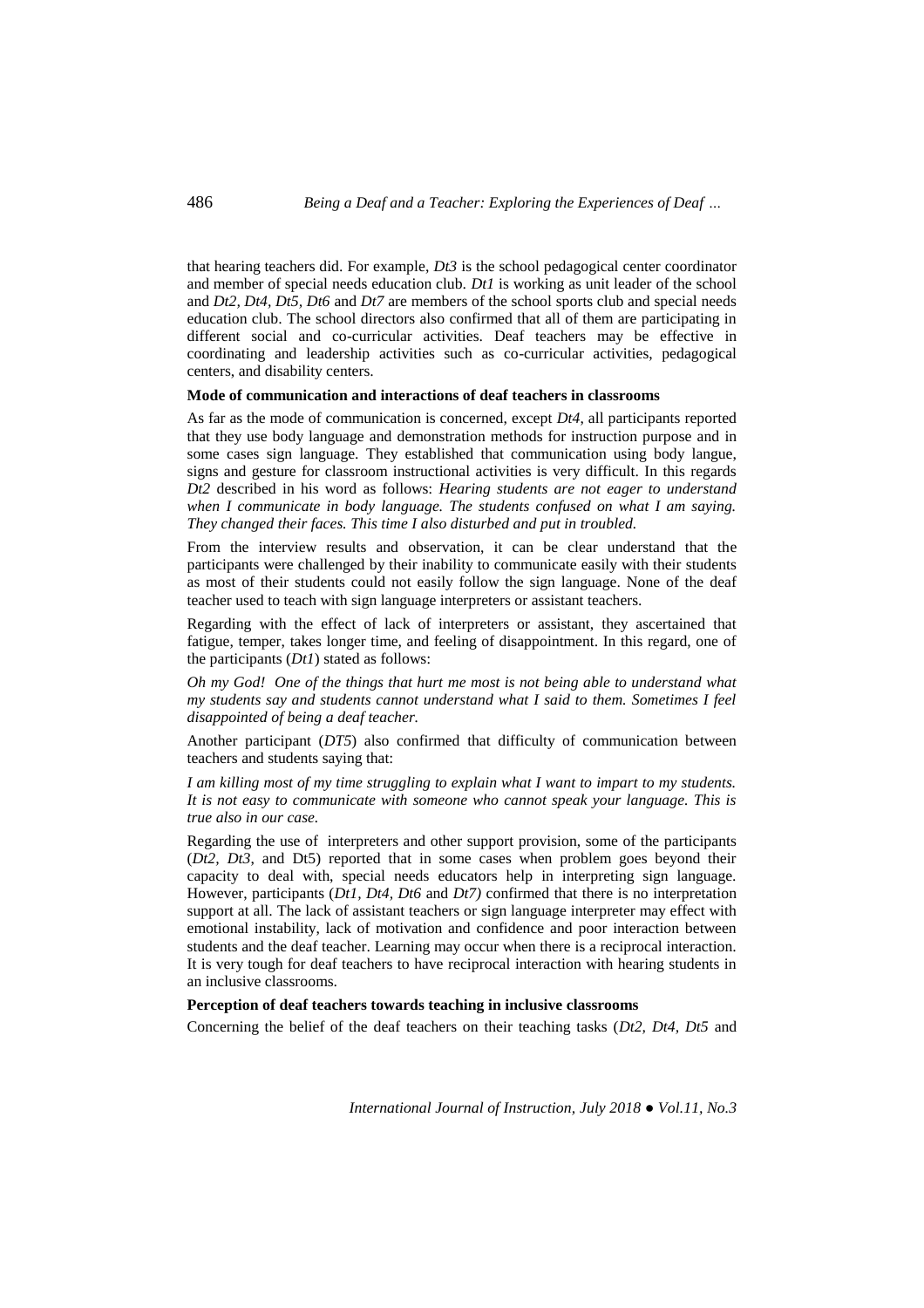*Dt7*) reported that they believed that deaf people could become effective teachers, if they are self-motivated. However, some of the deaf teachers (*Dt1, Dt3, and Dt6*) they feel disappointed on their tasks. In this regard *DT3* stated as follows: *I feel disappointed, helpless and discouraged on what the principals and some teachers did.*

The result of the report also indicated some of the deaf teachers were miss-placed assuming that they cannot teach other subjects. *Dt4* said as follows: *I am forced to teach what I did not trained. I am not interested on what I am teaching*.

Concerning the miss-placement of deaf teachers one of the school directors confirmed that it is based on students' request that they were assigned in other subject than they were trained. Assigning without interest and different subject than they trained also resulted with lack of motivation in teaching profession among deaf teachers.

Most of them except (*Dt1*), were not happy in teaching in an inclusive classroom due to lack of support, lack of proper communication, lack of sign language interpreters and assistant teachers. In addition, lack of technology, resources and facility, lack of incentives and in adequate support made deaf teachers demotivated and develop negative feeling towards inclusive education.

Regarding their belief the success in their profession, most of the participants (*Dt2, Dt4, D3, Dt6,* and *Dt7*) confirmed that they are in fear of failure to succeed in their profession because of the negative attitude of community towards them. They reported that school community has no trust in their capabilities. One of the participants (*Dt4*) stated as follows in this regard:

*The school community, including the school directors, has no trust in deaf teachers. They assume that we are not capable of teaching task. Hearing teachers are not enthusiastic to collaborate with us. Even they assume that we are not qualified teachers.*

Deaf teachers perceived that the school community including students lacked confidence on deaf teacher's ability to communicate with students.

#### **DISCUSSION**

Result of the this study established that though deaf teacher used sign language at primary school level as the main means of communication/medium instruction, there was no sign language interpreters and appropriate support at secondary schools. A study conducted by Belay, Fantahun, & Missaye (2016) revealed similar result with the current study finding which confirmed that deaf students are forced to limited social interaction and communication because teachers lacked sign language skills.

The study also discovered that teachers training institutions were not modified and adapted the training curricula to meet the deaf trainee's unique needs. They were not provided with sign language interpreters, specific skills given special consideration for the deaf student-teachers /candidates to prepare them for inclusive classrooms teachers and deaf teachers (Lewis & Bagree, 2013).Teachers lacked knowledge of inclusion because of lack of appropriate training and rigid curricula (Tefera et al., 2016).

The result of the study asserted that teacher educators in the colleges lacked how they could use sign language. The main means of communication and support provided in teachers education institutions for deaf teacher trainees were handouts, teacher notes and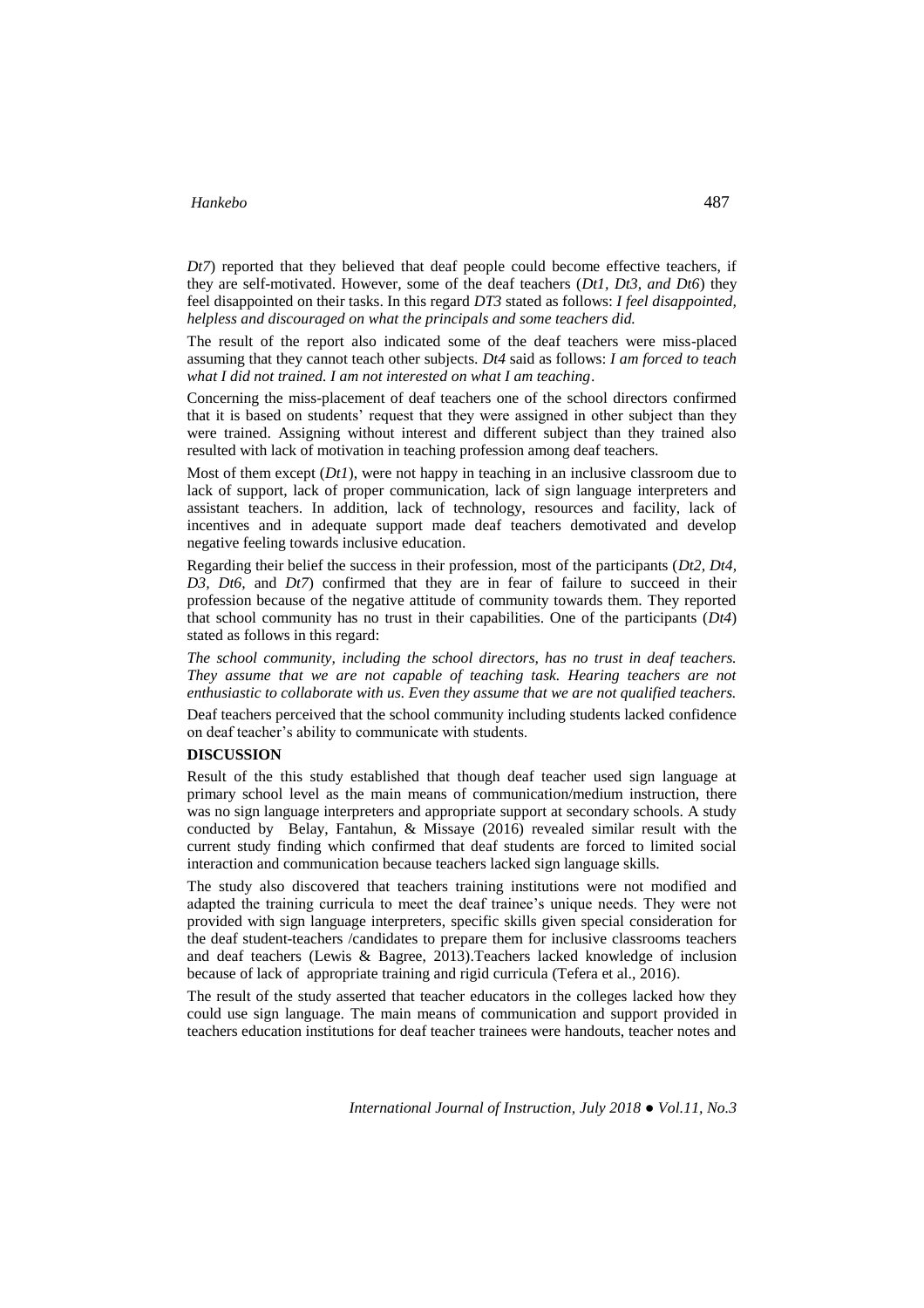peer support (Lewis & Bagree, 2013). The training for the deaf lacked augmented communication (Maguvhe, 2014).

Surprisingly**,** this study disclosed that deaf teacher were not using sign language as the main means of communication in the classrooms or trained their students and the school teachers. The schools did not used the deaf teachers as a good opportunity to train sign language for the regular teacher, students and the school community. The schools lacked proper use of human resource and change as a good opportunity to create inclusive school environment.

The result of the study noticed that one of the challenges in inclusive classrooms for the deaf teachers were large class size, big load and diverse types of learners which affect communication and one-to-one interaction (Tefera et al., 2016). It appears that the classrooms constitute different types of children with disabilities with highest number of children without disabilities which demand more energy and takes longer time during instruction. As the classrooms were a mix of children with disabilities, deaf teachers could not interact with all students properly. Hence, both the deaf teachers and the classrooms needs special attention and consideration to bring about real inclusion (Maguvhe, 2014).

This study also established that deaf teachers had severe communication problem with blind children as they cannot see what deaf teachers demonstrate and deaf teachers also cannot explained what they are doing. Because deaf teachers could not use multisensory communication and interaction method in the classrooms (Makoelle, 2014; Al & Obaid, 2013; Stoffers, 2011).

The result of the study make known that deaf teachers experienced negative emotion (for example, fatigue, distressed, irritated and disappointed) because of poor interaction, lack of proper communication and complexity of the teaching task.

It appears that deaf teachers lacked inclusive classroom management skills (Dunbar, 2004). Lacked content organization and assessment skills (Tefera et al., 2016). Because of lack of good communication and interaction, the classrooms were full of noise, the students could not able to understand what the teacher says, and most of the students in the classrooms were off-tasked. However, deaf teacher could able to interact with deaf students than hearing students and blind learners.

Remarkably, the study revealed that deaf and hearing peers supported each other (Papagrigoraki, 2016) which benefits all hearing and deaf learners in an inclusive classrooms. Deaf teachers should use deaf students as peer tutors to interpreters or assistant them (Tshifura, 2012). Unlikely, deaf and blind students were not support each other.

The result of the study noticed that lack of technologies which make the teaching task easy for deaf teachers exacerbate the difficulty and complexity of teaching task in an inclusive classrooms (Tshifura, 2012; European Agency for Development in Special, 2010).

From the finding of the study one can asserted that though deaf teachers believe that they could be effective in teaching, they perceive that they were distrusted, lacked confidence by school community. Deaf teachers lacked self-motivation, willingness to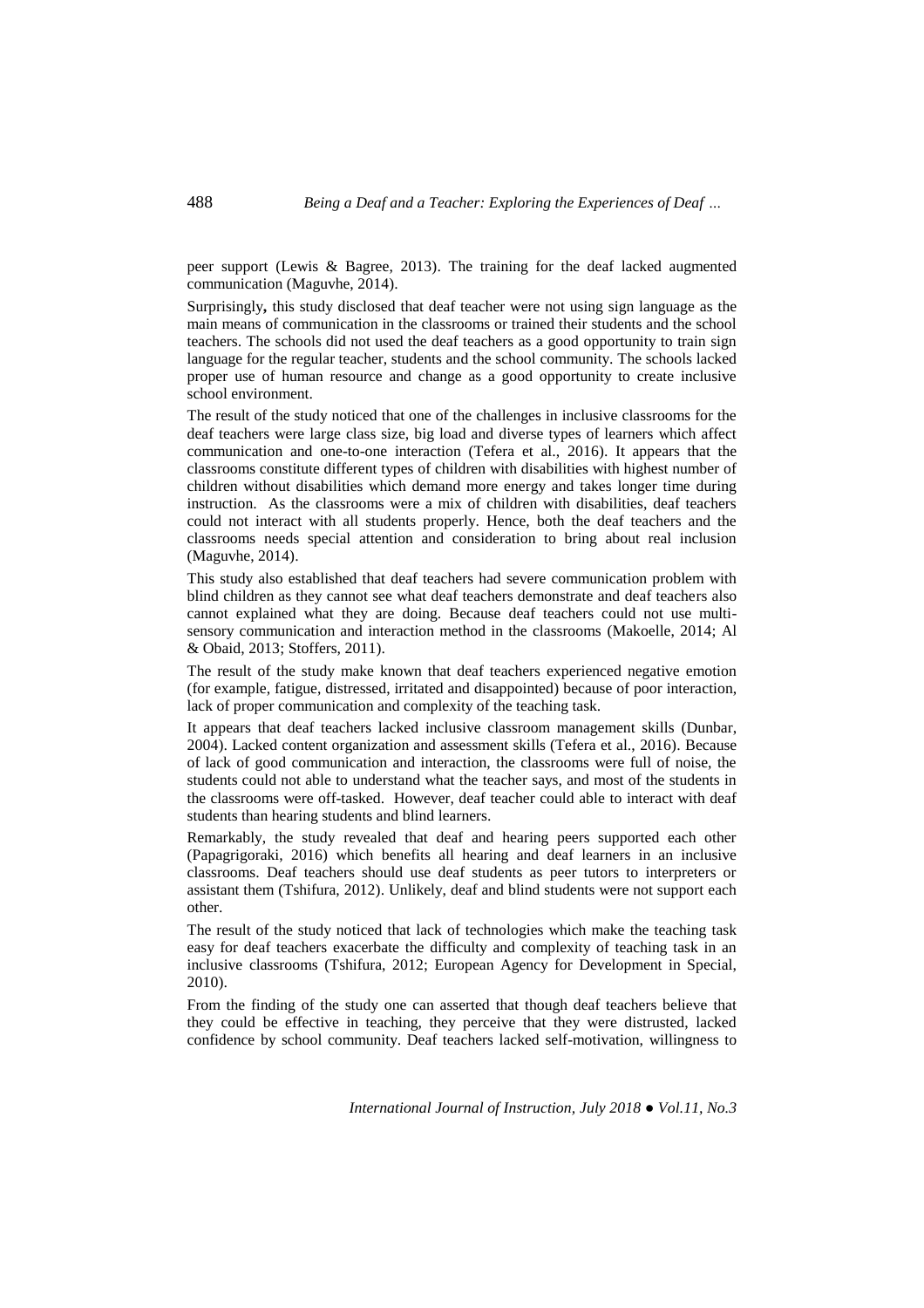collaborate and commitment to develop their skills in their profession.

#### **CONCLUSION**

Education of deaf students at secondary and college level was affected by inappropriate communication, inadequate support, and negative attitude of the concerned teachers, school principals and the colleges. Teacher education colleges were not provided them with appropriate support and skills for the deaf teachers in pre-service program. They were not supported by relevant continuous professional development programs. The study showed that the major challenges of deaf teachers were lack of pedagogical knowledge and skills specific to deaf teachers and lack of proper support and interpreters in teacher education training institutions. Though, they are exposed in teaching inclusive setting, they were confronted by lack of ability to communicate/interact blind and hearing students.

From the research finding it can be concluded that deaf teachers also challenged by lack of time management skills, classroom management, ability to use various teaching methods and continuous assessment and evaluation skills. There is lack of collaboration among regular teachers which hampered the deaf teacher's effectiveness.

Deaf teachers experienced fatigue, distressed, disappointed, lack of motivation, illemoted. Deaf teachers had limited access to technology. Not many of the deaf teachers use hearing aids and other appropriate technologies to make communication more effective. Because of the specific nature of inclusive classroom due they develop negative attitude towards teaching. Deaf teachers feel that they are not effective in teaching sign language because they assume that teaching sign language to hearing student is difficult. Deaf teachers may be effective in leadership and curricular activities if they get proper support.

### **Further research direction**

Studies on the teaching experience of deaf teachers in an inclusive setting is new area in Ethiopia. In the future, other in-depth study should be conducted on effectiveness of deaf teachers in inclusive classroom and training of deaf teacher for inclusive classrooms. It is also recommended that a study should be conducted with a larger sample.

### **REFERENCES**

Al, M., & Obaid, S. (2013). The Impact Of Using Multi-Sensory Approach For Teaching Students With Learning Disabilities, *9*(1), 75–82.

Arthur-kelly, M., Sutherland, D., Lyons, G., & Foreman, P. (2013). European Journal of Special Needs Reflections on enhancing pre-service teacher education programmes to support inclusion : perspectives from New Zealand and Australia, (April 2014), 37–41. https://doi.org/10.1080/08856257.2013.778113

Dunbar, C. (2004). Best Practices in Classroom Management. *Best Practices in Classroom Management*, (October), 32.

European Agency for Development in Special. (2010). *Teacher Education for Inclusion*. *European Journal of Special Needs Education* (Vol. 12). https://doi.org/10.1080/0885625970120109

*International Journal of Instruction, July 2018 ● Vol.11, No.3*